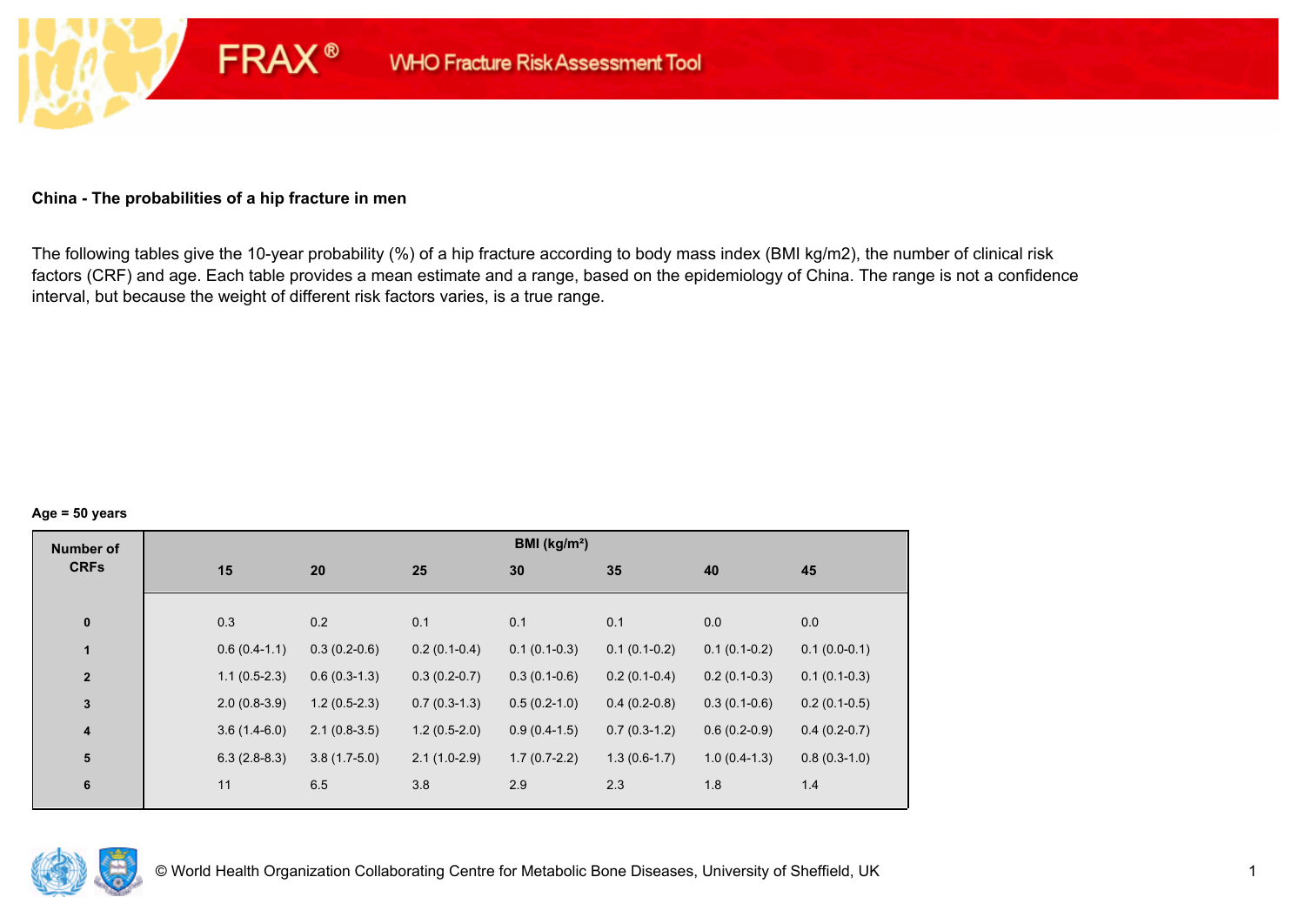**FRAX®** 

# **Age = 55 years**

| <b>Number of</b> |                |                |                | BMI ( $kg/m2$ ) |                |                |                |
|------------------|----------------|----------------|----------------|-----------------|----------------|----------------|----------------|
| <b>CRFs</b>      | 15             | 20             | 25             | 30              | 35             | 40             | 45             |
|                  |                |                |                |                 |                |                |                |
| $\pmb{0}$        | 0.5            | 0.3            | 0.2            | 0.1             | 0.1            | 0.1            | 0.1            |
| 1                | $0.9(0.6-1.6)$ | $0.5(0.4-0.9)$ | $0.3(0.2-0.5)$ | $0.2(0.2-0.4)$  | $0.2(0.1-0.3)$ | $0.1(0.1-0.2)$ | $0.1(0.1-0.2)$ |
| $\overline{2}$   | $1.6(0.9-3.0)$ | $1.0(0.5-1.8)$ | $0.5(0.3-1.1)$ | $0.4(0.2-0.8)$  | $0.3(0.2-0.6)$ | $0.3(0.1-0.5)$ | $0.2(0.1-0.4)$ |
| $\mathbf 3$      | $2.9(1.3-5.3)$ | $1.7(0.8-3.2)$ | $1.0(0.5-1.9)$ | $0.8(0.3-1.5)$  | $0.6(0.3-1.1)$ | $0.5(0.2-0.9)$ | $0.4(0.2-0.7)$ |
| $\boldsymbol{4}$ | $5.0(2.3-8.0)$ | $3.0(1.4-4.9)$ | $1.8(0.8-2.9)$ | $1.4(0.6-2.2)$  | $1.1(0.5-1.7)$ | $0.8(0.4-1.3)$ | $0.6(0.3-1.0)$ |
| 5                | $8.4(4.3-11)$  | $5.3(2.7-6.8)$ | $3.1(1.6-4.1)$ | $2.4(1.2-3.2)$  | $1.9(1.0-2.5)$ | $1.4(0.7-1.9)$ | $1.1(0.6-1.5)$ |
| 6                | 14             | 8.9            | 5.4            | 4.2             | 3.2            | 2.5            | 1.9            |
|                  |                |                |                |                 |                |                |                |

#### **Age = 60 years**

| <b>Number of</b>        |                  |                |                | BMI ( $kg/m2$ ) |                |                |                |
|-------------------------|------------------|----------------|----------------|-----------------|----------------|----------------|----------------|
| <b>CRFs</b>             | 15               | 20             | 25             | 30              | 35             | 40             | 45             |
|                         |                  |                |                |                 |                |                |                |
| $\bf{0}$                | 0.8              | 0.5            | 0.3            | 0.2             | 0.2            | 0.1            | 0.1            |
| $\mathbf{1}$            | $1.4(1.0-2.2)$   | $0.8(0.6-1.4)$ | $0.5(0.4-0.8)$ | $0.4(0.3-0.6)$  | $0.3(0.2-0.5)$ | $0.2(0.2-0.4)$ | $0.2(0.1-0.3)$ |
| $\overline{2}$          | $2.4(1.4-4.0)$   | $1.5(0.9-2.6)$ | $0.9(0.5-1.6)$ | $0.7(0.4-1.2)$  | $0.5(0.3-0.9)$ | $0.4(0.2-0.7)$ | $0.3(0.2-0.6)$ |
| $\mathbf{3}$            | $4.0(2.1 - 7.0)$ | $2.6(1.3-4.6)$ | $1.6(0.8-2.8)$ | $1.2(0.6-2.2)$  | $0.9(0.5-1.7)$ | $0.7(0.4-1.3)$ | $0.5(0.3-1.0)$ |
| $\overline{\mathbf{4}}$ | $6.7(3.7-10)$    | $4.4(2.3-6.9)$ | $2.7(1.4-4.2)$ | $2.1(1.1-3.3)$  | $1.6(0.8-2.5)$ | $1.2(0.6-1.9)$ | $1.0(0.5-1.5)$ |
| 5                       | $11(6.4-13)$     | $7.3(4.3-9.2)$ | $4.6(2.7-5.9)$ | $3.6(2.1-4.6)$  | $2.7(1.6-3.5)$ | $2.1(1.2-2.7)$ | $1.6(0.9-2.1)$ |
| 6                       | 17               | 12             | 7.7            | 5.9             | 4.6            | 3.5            | 2.7            |
|                         |                  |                |                |                 |                |                |                |

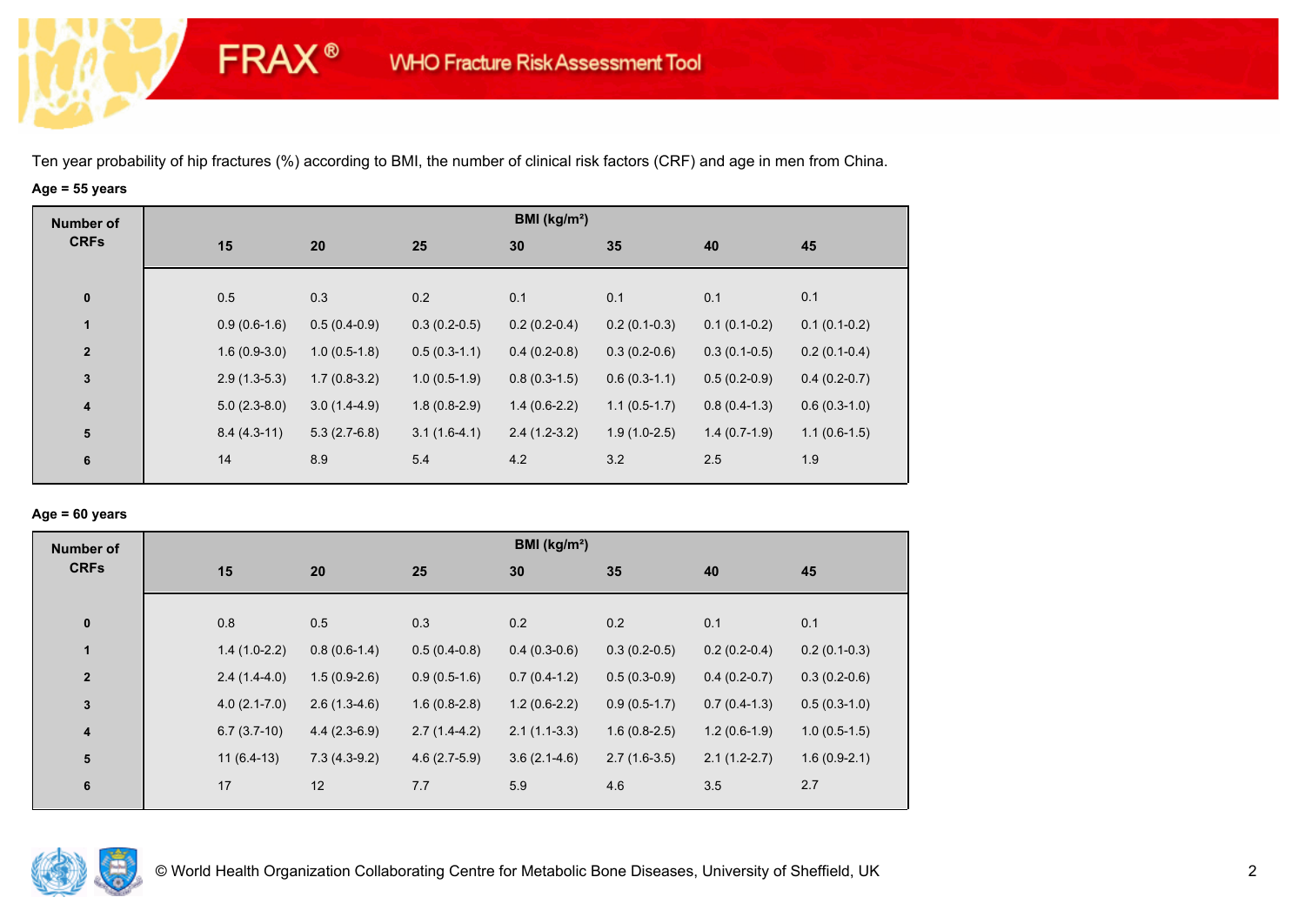**FRAX®** 

# **Age = 65 years**

| <b>Number of</b>        |                |                |                | BMI ( $kg/m2$ ) |                |                |                |
|-------------------------|----------------|----------------|----------------|-----------------|----------------|----------------|----------------|
| <b>CRFs</b>             | 15             | 20             | 25             | 30              | 35             | 40             | 45             |
|                         |                |                |                |                 |                |                |                |
| $\bf{0}$                | 1.2            | 0.8            | 0.5            | 0.4             | 0.3            | 0.2            | 0.2            |
| 1                       | $2.0(1.6-3.0)$ | $1.3(1.0-1.9)$ | $0.8(0.6-1.2)$ | $0.6(0.5-0.9)$  | $0.5(0.4-0.7)$ | $0.4(0.3-0.5)$ | $0.3(0.2-0.4)$ |
| $\mathbf{2}$            | $3.3(2.0-5.1)$ | $2.2(1.4-3.5)$ | $1.4(0.9-2.3)$ | $1.1(0.7-1.7)$  | $0.8(0.5-1.3)$ | $0.6(0.4-1.0)$ | $0.5(0.3-0.8)$ |
| $\mathbf 3$             | $5.3(3.1-8.6)$ | $3.7(2.1-6.1)$ | $2.4(1.3-4.0)$ | $1.8(1.0-3.0)$  | $1.4(0.8-2.3)$ | $1.1(0.6-1.8)$ | $0.8(0.5-1.4)$ |
| $\overline{\mathbf{4}}$ | $8.4(5.0-13)$  | $6.0(3.7-9.1)$ | $4.0(2.3-6.0)$ | $3.0(1.8-4.6)$  | $2.3(1.4-3.5)$ | $1.8(1.1-2.7)$ | $1.4(0.8-2.1)$ |
| ${\bf 5}$               | $13(8.6-16)$   | $9.5(6.4-12)$  | $6.5(4.3-8.0)$ | $5.0(3.3-6.2)$  | $3.8(2.5-4.8)$ | $2.9(1.9-3.6)$ | $2.2(1.5-2.8)$ |
| 6                       | 19             | 15             | 10             | 8.0             | 6.2            | 4.7            | 3.6            |

## **Age = 70 years**

| <b>Number of</b>        |    |                  |                |                | BMI ( $kg/m2$ ) |                |                |                |
|-------------------------|----|------------------|----------------|----------------|-----------------|----------------|----------------|----------------|
| <b>CRFs</b>             | 15 |                  | 20             | 25             | 30              | 35             | 40             | 45             |
|                         |    |                  |                |                |                 |                |                |                |
| $\pmb{0}$               |    | 1.7              | 1.2            | 0.8            | 0.6             | 0.5            | 0.4            | 0.3            |
| $\mathbf{1}$            |    | $3.0(2.1-3.7)$   | $2.1(1.6-2.6)$ | $1.4(1.1-1.7)$ | $1.1(0.8-1.3)$  | $0.8(0.6-1.0)$ | $0.6(0.5-0.8)$ | $0.5(0.4-0.6)$ |
| $\mathbf{2}$            |    | $5.0(3.2 - 7.5)$ | $3.7(2.4-5.4)$ | $2.5(1.6-3.6)$ | $1.9(1.3-2.8)$  | $1.5(1.0-2.1)$ | $1.1(0.7-1.6)$ | $0.8(0.6-1.2)$ |
| $\mathbf{3}$            |    | $8.2(4.9-13)$    | $6.3(3.9-9.3)$ | $4.4(2.9-6.4)$ | $3.4(2.2-4.9)$  | $2.6(1.6-3.8)$ | $1.9(1.2-2.9)$ | $1.5(0.9-2.2)$ |
| $\overline{\mathbf{4}}$ |    | $13(8.3-19)$     | $10(6.7-15)$   | $7.5(5.0-11)$  | $5.8(3.8-8.5)$  | $4.4(2.9-6.5)$ | $3.4(2.2-5.0)$ | $2.6(1.6-3.8)$ |
| 5                       |    | $20(16-26)$      | $16(13-21)$    | $12(10-16)$    | $9.6(7.8-13)$   | $7.4(6.0-9.7)$ | $5.7(4.6-7.5)$ | $4.3(3.5-5.7)$ |
| $\bf 6$                 | 29 |                  | 25             | 20             | 16              | 12             | 9.4            | 7.2            |
|                         |    |                  |                |                |                 |                |                |                |

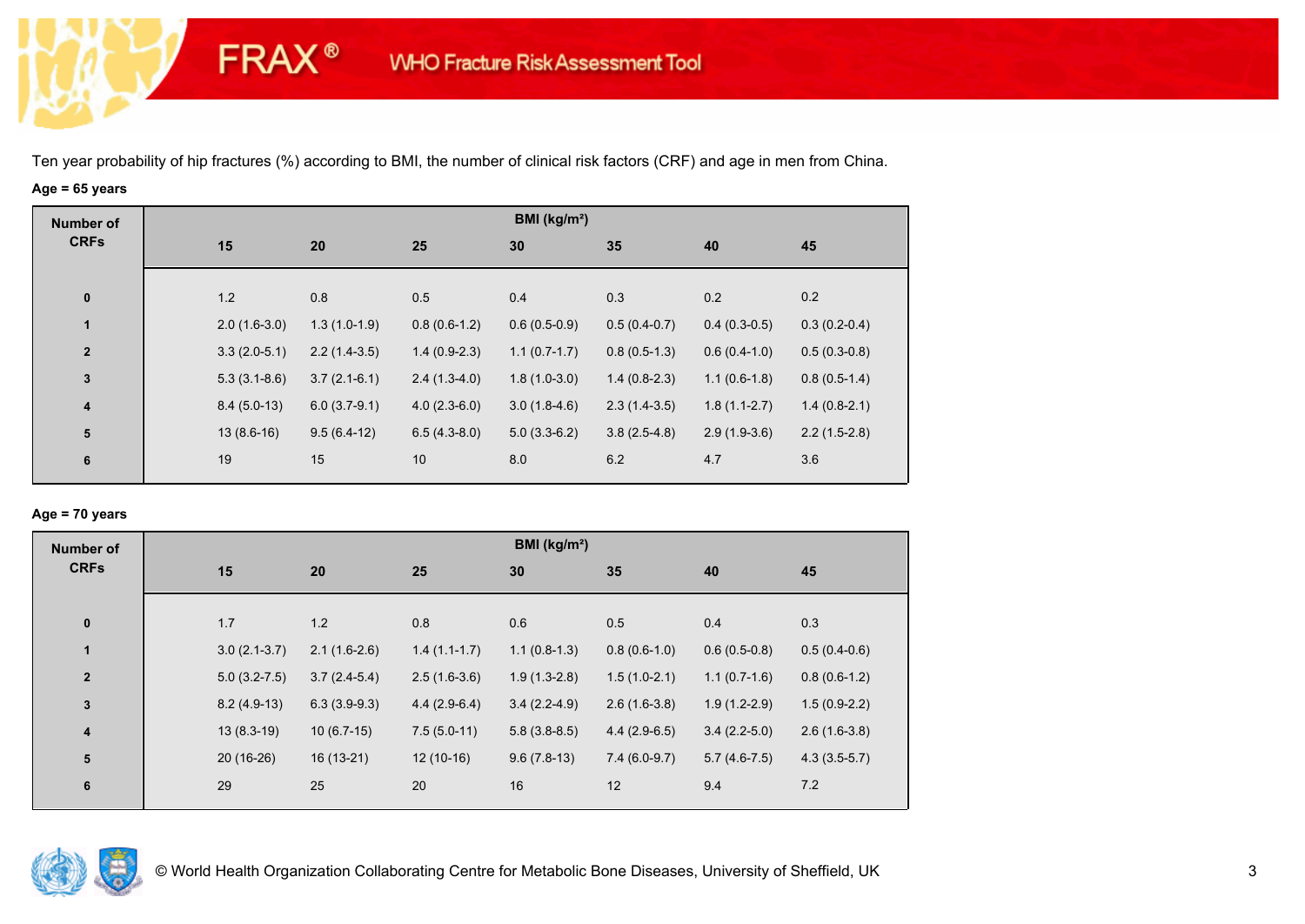**FRAX®** 

# **Age = 75 years**

| <b>Number of</b> |                |                |                | BMI ( $kg/m2$ ) |                |                |                |
|------------------|----------------|----------------|----------------|-----------------|----------------|----------------|----------------|
| <b>CRFs</b>      | 15             | 20             | 25             | 30              | 35             | 40             | 45             |
|                  |                |                |                |                 |                |                |                |
| $\bf{0}$         | 2.4            | 1.8            | 1.3            | 1.0             | 0.7            | 0.6            | 0.4            |
| 1                | $4.4(2.9-8.0)$ | $3.4(2.2-6.1)$ | $2.4(1.6-4.3)$ | $1.8(1.2-3.3)$  | $1.4(0.9-2.5)$ | $1.1(0.7-1.9)$ | $0.8(0.5-1.5)$ |
| $\overline{2}$   | $7.8(4.2-14)$  | $6.1(3.4-11)$  | $4.5(2.5-7.6)$ | $3.4(1.9-5.9)$  | $2.6(1.4-4.5)$ | $2.0(1.1-3.4)$ | $1.5(0.8-2.6)$ |
| $\mathbf 3$      | $13(6.3-22)$   | $11(5.2-18)$   | $8.0(4.1-13)$  | $6.1(3.1-10)$   | $4.7(2.3-7.8)$ | $3.6(1.8-6.0)$ | $2.7(1.3-4.6)$ |
| $\boldsymbol{4}$ | $20(11-30)$    | $17(8.8-26)$   | 14 (7.0-21)    | $11(5.3-16)$    | $8.1(4.1-13)$  | $6.2(3.1-9.8)$ | $4.7(2.3-7.5)$ |
| ${\bf 5}$        | $30(18-39)$    | 26 (15-34)     | 22 (12-29)     | $17(9.4-23)$    | $14(7.2-18)$   | $11(5.5-14)$   | $8.1(4.1-11)$  |
| 6                | 42             | 38             | 33             | 27              | 22             | 17             | 13             |
|                  |                |                |                |                 |                |                |                |

## **Age = 80 years**

| <b>Number of</b>        |                |                |                | BMI ( $kg/m2$ ) |                |                |                |
|-------------------------|----------------|----------------|----------------|-----------------|----------------|----------------|----------------|
| <b>CRFs</b>             | 15             | 20             | 25             | 30              | 35             | 40             | 45             |
|                         |                |                |                |                 |                |                |                |
| $\pmb{0}$               | 3.0            | 2.3            | 1.6            | 1.2             | 0.9            | 0.7            | 0.5            |
| $\mathbf{1}$            | $5.4(3.6-9.8)$ | $4.2(2.8-7.6)$ | $3.0(2.1-5.5)$ | $2.3(1.6-4.2)$  | $1.7(1.2-3.2)$ | $1.3(0.9-2.5)$ | $1.0(0.7-1.9)$ |
| $\mathbf{2}$            | $9.1(5.3-16)$  | $7.2(4.2-13)$  | $5.4(3.1-9.5)$ | $4.1(2.4-7.3)$  | $3.1(1.8-5.6)$ | $2.4(1.4-4.3)$ | $1.8(1.0-3.3)$ |
| $\mathbf{3}$            | $15(7.9-23)$   | $12(6.4-19)$   | $9.3(4.8-15)$  | $7.1(3.7-12)$   | $5.5(2.8-9.1)$ | $4.2(2.1-6.9)$ | $3.2(1.6-5.3)$ |
| $\overline{\mathbf{4}}$ | $23(12-32)$    | 19 (9.7-27)    | $15(7.7-22)$   | $12(5.9-17)$    | $9.2(4.4-14)$  | $7.0(3.4-10)$  | $5.4(2.5-8.0)$ |
| 5                       | $33(19-41)$    | 28 (16-36)     | 24 (13-30)     | 19 (10-24)      | $15(7.6-19)$   | $11(5.8-15)$   | $8.8(4.4-12)$  |
| 6                       | 44             | 40             | 35             | 28              | 23             | 18             | 14             |
|                         |                |                |                |                 |                |                |                |